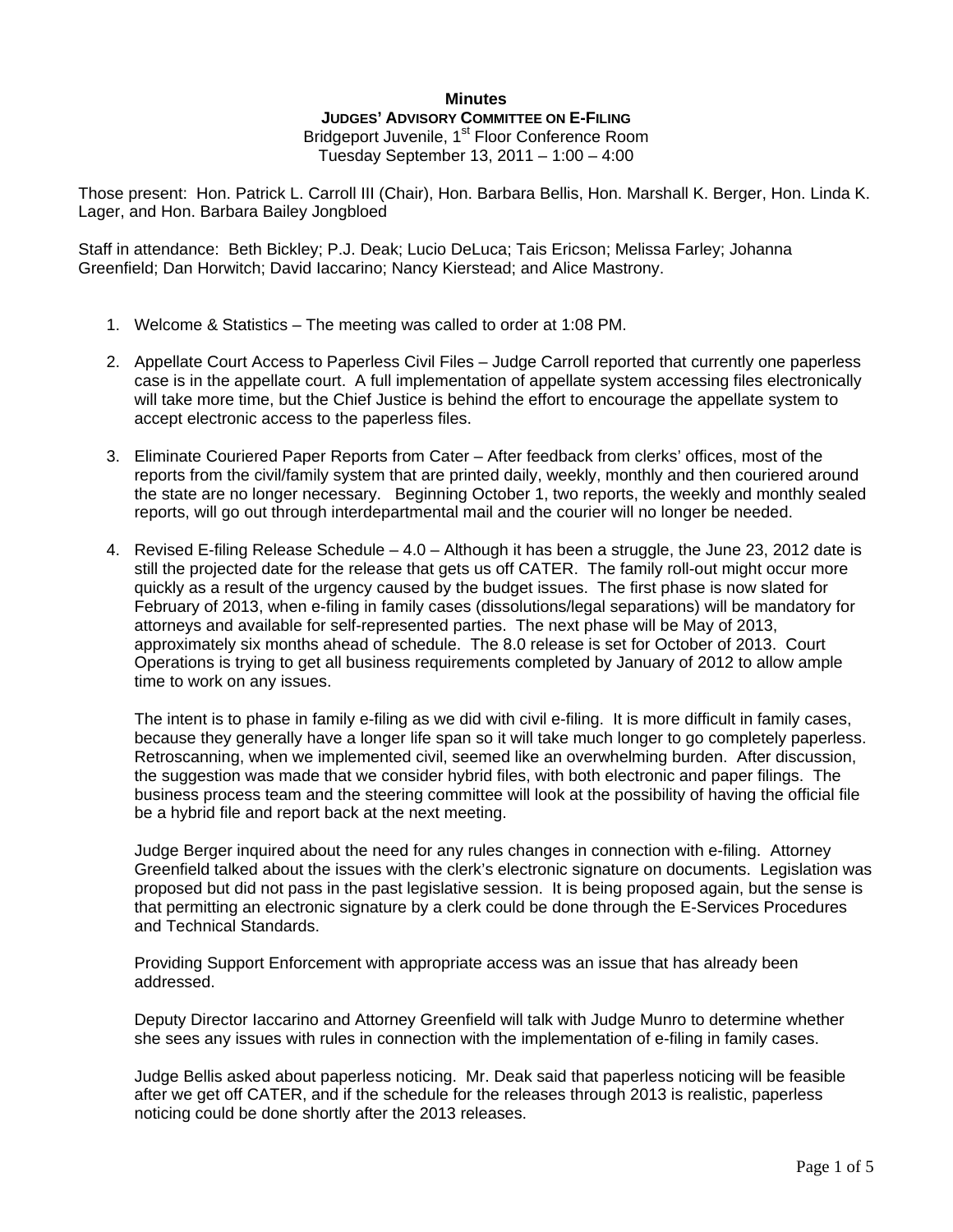- 5. Request Short Calendars be moved from 6/25/12 to 6/26/12 The release in June eliminating CATER will be pushed beginning June 23, 2012, a Friday. This date was initially chosen to coincide with the annual meeting, which would have resulted in a light day on the following Monday, June  $25<sup>th</sup>$ . The meeting date was changed, but JIS would still like to have a light day after the push to address any potential issues. They have asked if short calendar could be moved to the  $26<sup>th</sup>$ , a Tuesday. After discussion, it was agreed that the calendar could be moved.
- 6. Pre 4.0 Eliminate Order Page Request for e-filed Documents Mr. Deak explained that it requires a small amount of re-programming to eliminate the question on attaching an order page from the system. The question of eliminating the order section on forms came up and after discussion, it was determined that the best approach would be to revise the forms as they come up for review, with the possibility of revising frequently used forms at an earlier time. Most of the concern is about manuscripted forms, which will be addressed by the rule, which is effective January 1, 2012.
- 7. Pre 4.0 Changes to P.B. 3-3, 3-4, 3-5 and Appearance Form The appearance form has been revised to reflect the changes to the rules that require attorneys to send a copy of the form to other appearing parties and counsel or record, and as of January 1, 2012, the notice of appearance will not be sent out. The Committee approved the plan to take the system down on Friday, December  $30<sup>th</sup>$  at 5:00 p.m. to allow the changes to be implemented.
- 8. 4.0 "Error" and "Vacated" Watermark for PDFs in 4.0 release Orders are occasionally entered in error or are vacated after the entry of the order for a variety of reasons. In the paper world, in this situation, a note is made on the document itself; in the electronic world, no mechanism for putting "vacated" on an electronic document exists. JIS suggested adding a watermark to the document that would appear when the document displays or when the document is printed. The underlying document would remain the same, but if someone were to view it or print it, the words would go on the document. The clerk would add the watermark to the document upon the order of the judge. This option will be added to the 4.0 release. Once it is in place, judges would be instructed to send the order on adding the watermark to the clerk for completion. This proposal was unanimously accepted by the Committee.
- 9. 4.0 Motions to Seal or Close Upload to the Internet The display of result information on the short calendar for family and civil matters in connection with motions to seal or close is not currently the same. Consistency of display would make implementation much easier. The civil and family rules on posting in connection with these motions are not the same. Attorney Horwitch will review the rules and report back at the next meeting.
- 10. Public Access to Electronic Documents and JDNOs Judge Bellis discussed the confusion she has encountered on the part of the public, the press and judges with regard to what is viewable on public access computers at the courthouse vs. what is viewable on the website. As a result of the way in which many orders are entered, the results that display on the public website are not helpful. She suggested displaying the judicial notices (JDNOs) on the public website. The technology to access these notices already exists, but it is "turned off" for the public website.

A long discussion ensued over a variety of issues and questions, including displaying JDNOs with scheduling information, why we use JDNOs to disseminate administrative information, what information should be displayed, whether orders on sealed motions should be displayed, whether doing the display will impact getting off CATER, and how displaying the notices would make it easier by eliminating phone calls on motion results.

Attorney D'Alesio suggested setting a date on which we would begin displaying the notices for the public as a means of moving towards opening files up in general. If there are problems, the Committee can revisit the decision. The Committee agreed that JIS will do the work to accomplish this expanded access in December or January, based on their ability to allocate resources. It will probably be handled in the "clean-up week" that follows a sprint. Once that work is completed, the public site will provide access to any JDNO and any order or memorandum of decision except for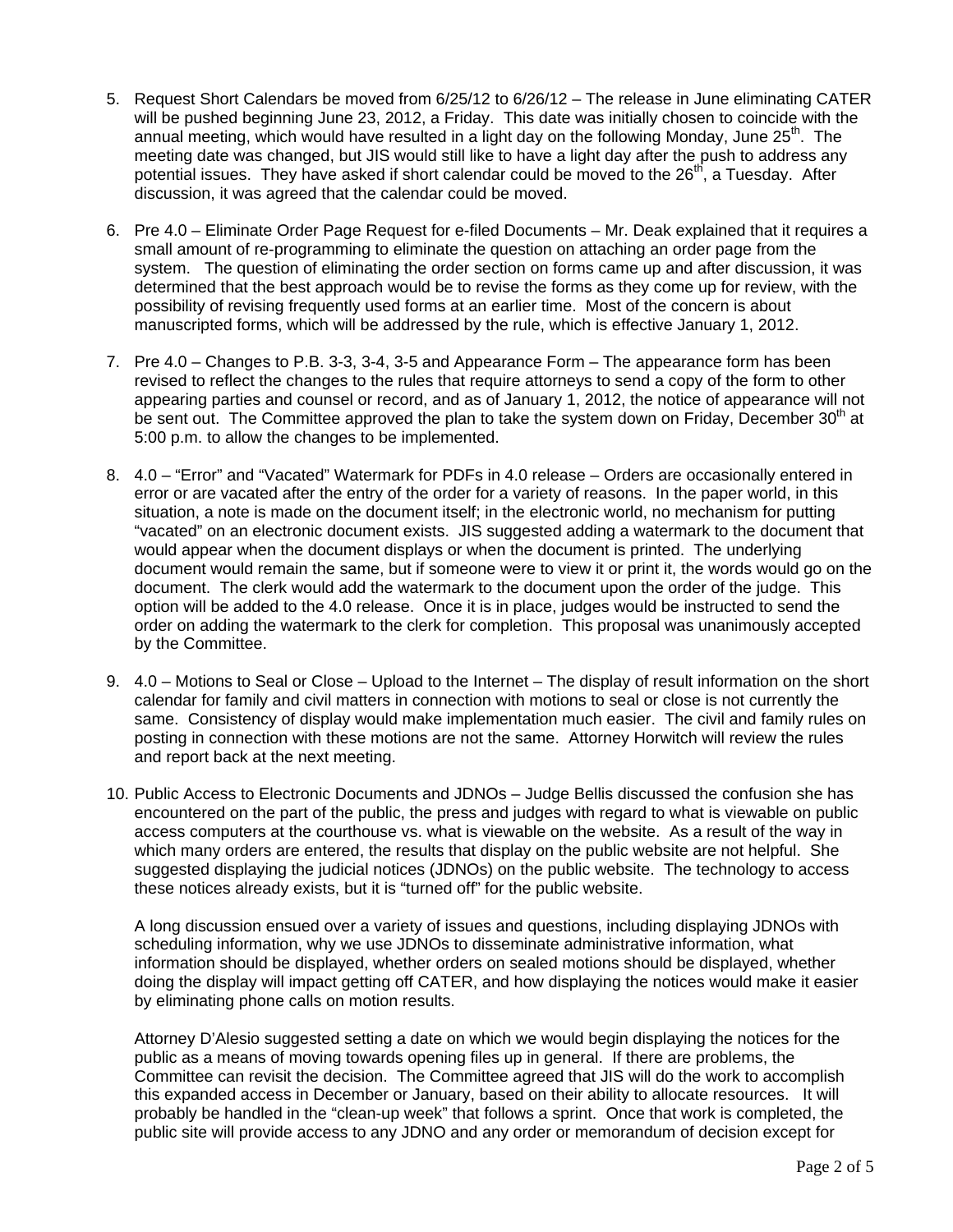those on a sealed pleading or motion. When people go to a case on the public site, they will be able to view the list of documents, click on a button that will display the JDNOs sent out on a case, and click on a hyperlink for any order or memorandum of decision in the case.

11. Personal Identifying Information in Current Files – A more general question was raised as to whether it was time to open the entire system and all unsealed documents to the public and the continued filing of personal identifying information in approximately 11% of the cases reviewed. The media is very interested in having remote public access to e-filed documents and files, but there is still concern about publishing personal identifying information on the part of the Branch. The question about how to further reduce the amount of information included in pleadings, how and when to hold the attorneys accountable for filing this information, and whether it is possible to identify the frequent offenders was also discussed.

Attorney Kierstead will compile a list of the attorneys and firms who have filed personal identifying information. Those attorneys and firms will be dealt with individually.

- 12. Family Use of the Workflow Queue for Internal Communications Judge Bellis asked if it would be feasible and practical to provide access to the workflow queue to the family judges for their use in communicating with the clerks and caseflow. It would get them more accustomed to using the queue, in advance of their using it when family cases become e-filable. After discussion, the Committee decided to put the queue for family use on the back burner for now because it would require substantial programming time for something that might not be used.
- 13. 4.0+ Clerk's ability to edit the *Additional Description* field When an attorney or eventually a selfrepresented party files a document, there is a field where they can type in something freeform. For the most part, the information included in this field is useful, such as referencing other related motions or documents or the date of a requested continuance. However, it is a field in which anything could be added and the information in the field is displayed on the case detail page. Currently, no mechanism exists to remove this text that is included in this field. After extensive discussion, the Committee agreed that there is no need to create a means of removing this information. If problems occur as efiling expands, the Committee can reconsider this question, possibly creating a dropdown for the additional description field that would provided limited options to the filer. Until a problem arises, however, no need exists to add this option.
- 14. 4.0+ Report Back Judge Bellis requested that an electronic file contain some type of indicator that would alert the judge, clerk or the public that documents exist outside of the paperless file. For example, an original affidavit or a bulky exhibit that cannot be put into an electronic format might be in the Clerk's Office but without a flag or other indicator, it could be missed. Business process requirements will be developed for this, and it will be worked on after the 4.0 release.
- 15. 4.0+ Individual Judge Bulk Assignment Currently there is no mechanism to be able to assign cases randomly and evenly to each judge when the cases are initially created in the system without having to touch each case manually to assign the individual judge. Judge Munro and her committee had expressed an interest in having the ability to create individual calendar assignments. This would be a major change, and is something that the Chief Justice is interested in. The concept will be part of re-engineering, and it will be discussed further after the 4.0 release.
- 16. Standardized Short Calendar Prep Processes This matter was taken off the agenda.
- 17. Projects that will require labor from CV/FA e-filing in the next year In addition to e-filing in the trial courts, multiple other projects require time and effort from the IT division, including the FTR project, appellate e-filing, and the development of other systems that use e-filing. Obtaining extracted data from e-filing makes sense since it is the most updated system, but all of this connecting will impact the system. Judge Carroll pointed out the great demands placed on IT with all the demands from various systems.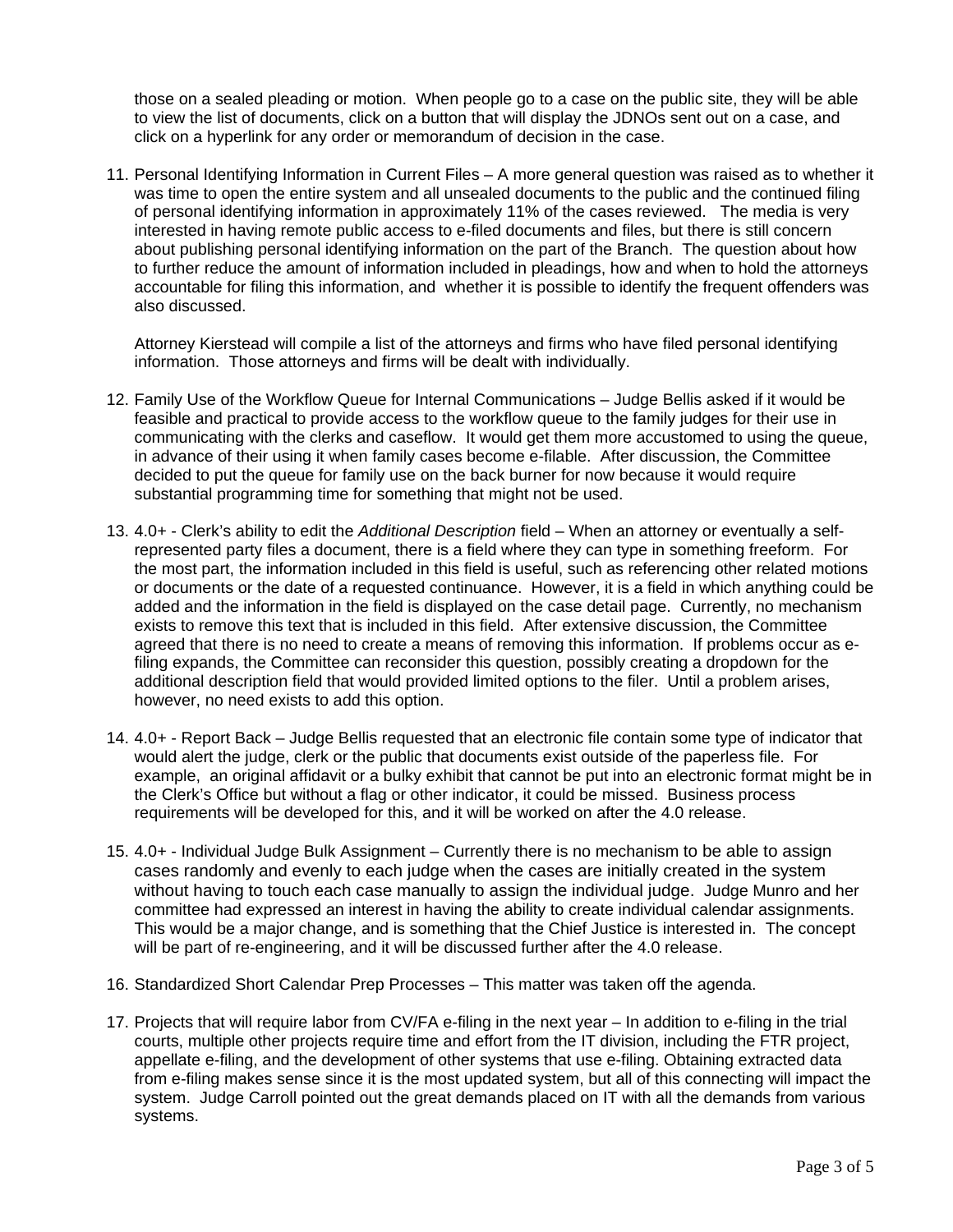- 18. Update: Personal Identifying Information (P.B. 11-20B/4-7) The revised rule for civil cases is set, and work is continuing on a similar rule for family cases.
- 19. Update: Administrative Appeals The new rule on land use appeals is effective January 1, 2012, and we are currently meeting with the attorneys general and other practitioners to try to streamline the process and reduce the size of the record in administrative appeals under the Uniform Administrative Procedures Act.
- 20. Update: Rule Change Proposals The rules proposed by the Judges Advisory in connection with efiling have been approved and become effective January 1, 2012. At the last meeting, the Committee asked that Section 3-8 regarding appearances for represented parties be eliminated. A proposal to eliminate the rule has been sent to the rules committee.
- 21. Update: 120 Day Decision Report Tools are in place to track the 120-day report, and efforts are being made to increase the effectiveness of those tools. A Court Operations policy is in place for caseflow coordinators to monitor the 120-day report, although it is more difficult to monitor in family cases. Short calendar is an area that has some problems with the 120-day rule.

Further discussion on this item was tabled until the next meeting of the Committee.

- 22. Update: Family Judge Training The initial training is completed, but without the necessary equipment, the computer and the available electronic system will be of limited use.
- 23. Update: E-filing medical records, IME and Expert Witness Reports Judge Lager reported that the Civil Commission at its March meeting unanimously approved changes to P.B. Sec. 13-4 (b) (1) and (2) to make it clear that reports of expert witnesses and medical records and reports are not to be filed with the court as part of the disclosure of expert witness process. The Commission asked that the revised rule be passed along to the Judges Advisory Committee and the Rules Committee. It will now be referred to the Rules Committee.
- 24. Update: Equipment Lucio DeLuca reported on the physical inspection of all 51 courtrooms that are used for family cases and 103 work stations. Between 30 and 40 desktop computers will have to be purchased for judges, family support magistrates or clerks in order to have all 51 courtrooms ready for e-filing. In addition, Internet and electrical wiring will also have to be taken care of, as well as drilling holes in the benches to accommodate the wiring. The cost estimate is approximately \$53,000. The State Justice Institute is interested in providing grant money for projects involving self-represented parties, so Lucio DeLuca will speak with Attorney Arkin regarding this possibility.
- 25. Update: Retention of Original Bonds The Procedures and Technical Standards were updated to reflect that bonds submitted in paper format will be scanned and retained by the clerk.
- 26. Policy on P.B. 7-10/7-11 and Destructions of Files A situation occurred in which a civil case had been withdrawn, and the one-year retention period under P.B. Sec. 7-10 had passed. The file had not been destroyed, but it was no longer available electronically. The attorney wanted to file a motion to open and was unable to file it electronically. Should that ability be developed to permit electronic filing in future situations like this one? The Committee agreed that it was not necessary. The motion could be filed on paper, and if granted, the electronic file could be restored.

The underlying question is whether the retention schedule should be revised. Although server size is not a problem currently, the set of cases that would be returned in response to a search will grow larger and larger. Eventually, the question of electronic retention of files will have to be addressed.

27. Procedures for PJR Order Processing (Paper vs. Electronic) – Judge Bellis asked whether a consistent policy on processing PJRs should be developed. Currently, orders are entered on applications for PJRs on paper or electronically (or in both formats) depending upon the judicial